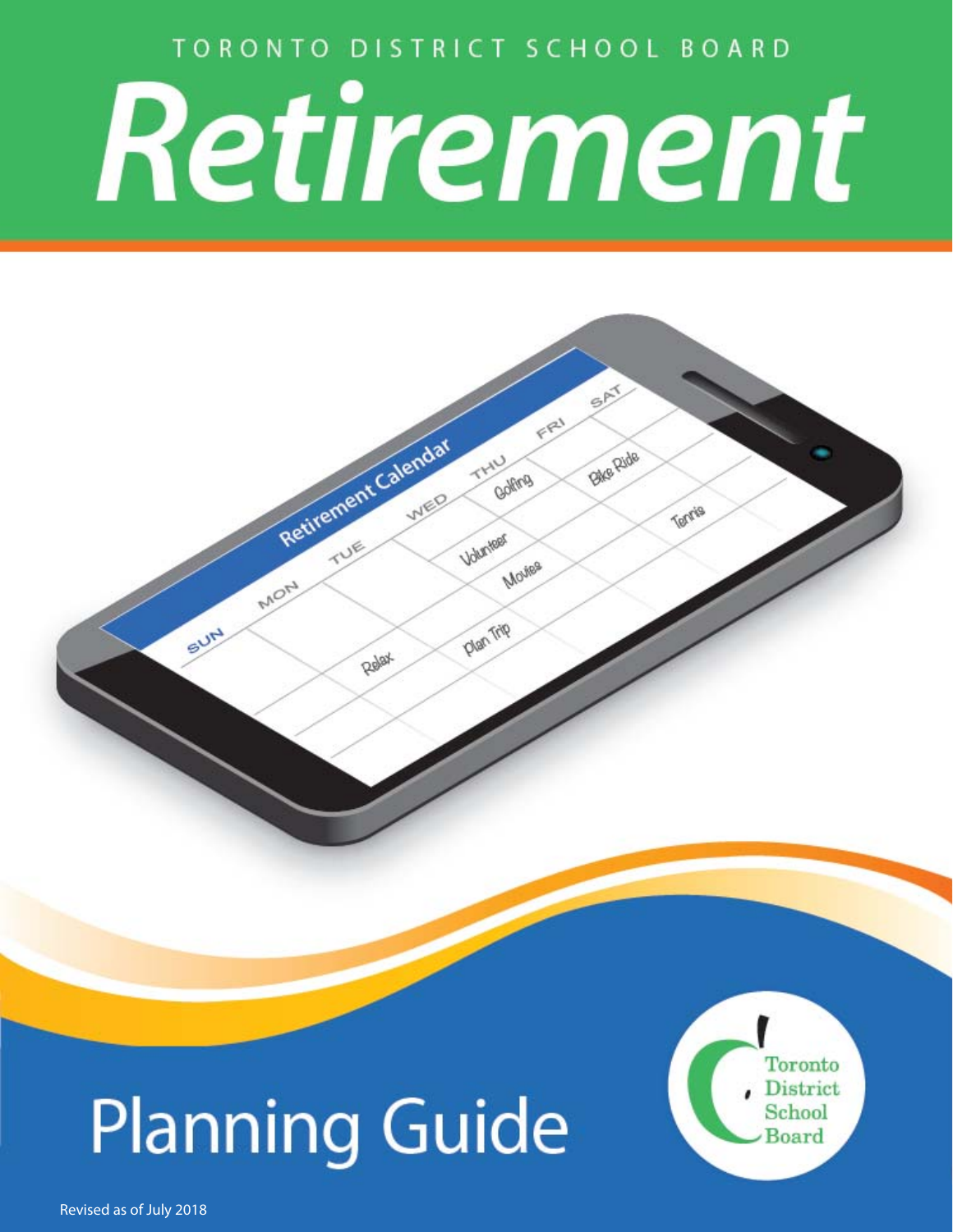

If you are thinking of retirement, this Retirement **Planning Guide is** designed to help you organize and plan so that you can make an informed decision.

If you are thinking of retirement, this Retirement Planning Guide is designed to help you organize and plan so that you can make an informed decision.

The transition from employment to retirement requires detailed planning. This guide offers some tools and reminders in an effort to provide you with as much information as possible before you choose to retire with the ultimate goal of a smooth transition.

Every effort has been made to ensure that the information contained below is accurate and up-to-date. However, if there are questions of interpretation, the terms as listed in the applicable Collective Agreement and/or Terms & Conditions, government agency, Insured and/or Board policy will apply.

## **STEP 1: Be Prepared**

*□* Vacation/Lieu Time Balance (as applicable) – Speak to your supervisor and/or your appropriate Staffing area to determine your current vacation and/or lieu time balance (if applicable) as well as how much vacation you will accrue from now until your anticipated retirement date.

- Employee services can be reached by calling:
	- **416-397-3364** (Elementary Teaching);
	- **416-397-3580** (Secondary Teaching);
	- **416-397-3121** (Support Staff); or,
	- On **TDSBweb** under **Directories > Department Directories > Employee Services**.
- For Schedule II employees, vacation balance and/or lieu time (if applicable) must be used prior to your retirement date.
- For all other employee groups, use of vacation and/or lieu time (if applicable) will be based on current Board practices, Collective Agreements or Terms & Conditions.

#### **Ontario Municipal Employees Retirement System (OMERS) and Ontario Teachers' Pension Plan (OTPP) Pension**

**Information** – Review your annual pension statement to understand what you may be eligible for upon retirement. To obtain more information or if you have specific questions regarding your pension benefit including advice regarding the effective date, please contact OMERS and/or OTPP directly.

 Please note that **June, August** and **December** are peak periods for retirements and there may be delays due to the volume of employees who are submitting paperwork.

#### **OMERS**

- Contact Information: **1-800-387-0813** or **www.omers.com**
- Consider registering for a '**myOMERS**' account online this is a secure service for OMERS members which gives you convenient access to your personal pension information, as well as a variety of tools and resources to assist with your retirement financial planning.
- You may wish to receive a pension estimate if your anticipated retirement date is different than your normal retirement age (age 65). This request can be submitted directly to OMERS via phone or online.
- OMERS also offers an 'Advance Election Option' which helps OMERS process your pension more quickly. Please be aware that by choosing this option, you will not get any information about your pension benefit before it starts. You are waiving your right to receive a retirement election form, and giving OMERS permission to process your pension benefit right away, based on your earnings and service they have on record.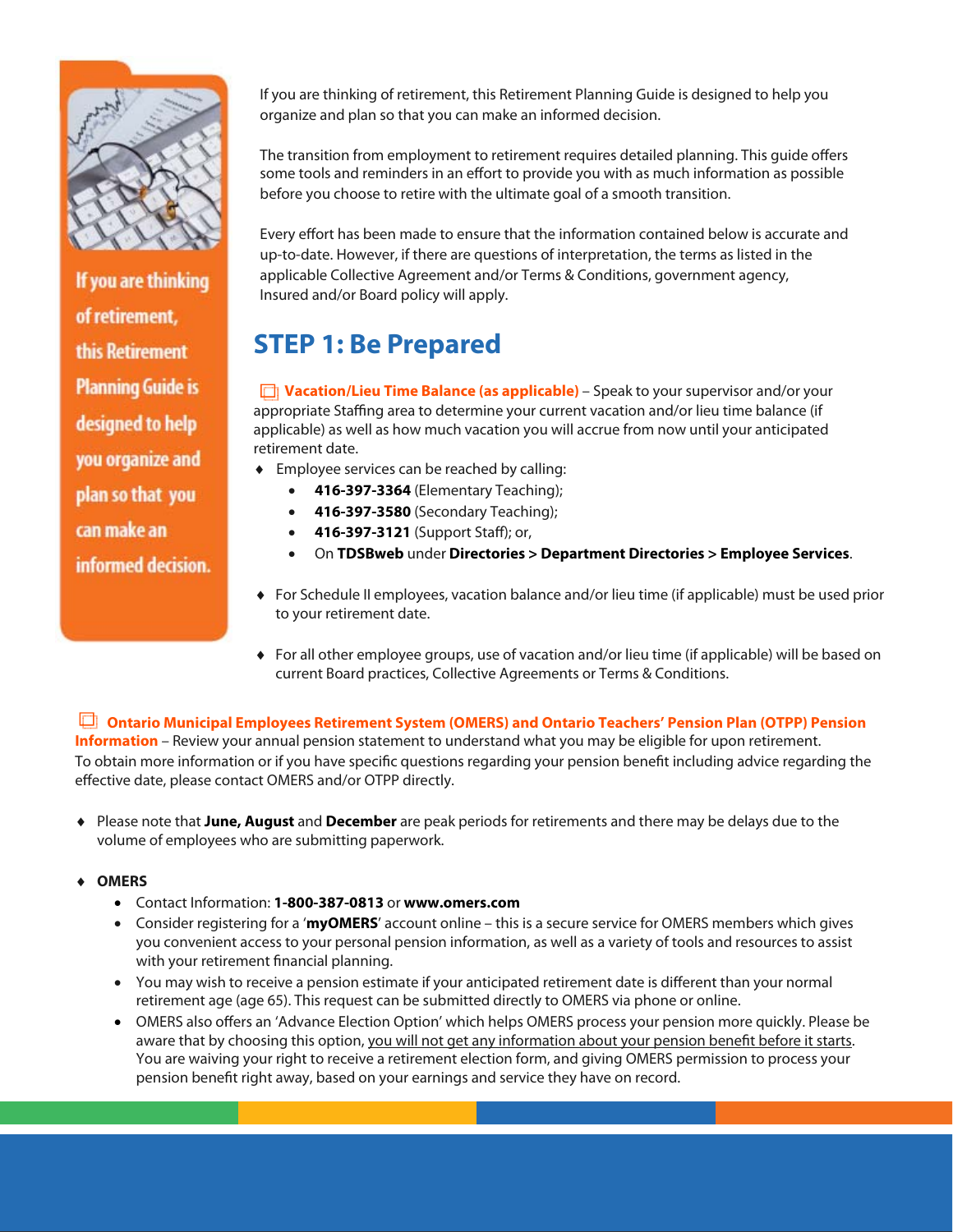- The Benefit/Pension Administration Department will process your retirement notice and submit your financial information for the current year to OMERS after your last pay has been processed. This will generate a retirement package (including your pension calculation) which will be mailed to you directly (if no Advance Election is selected). You will then need to make the appropriate selections and return your form to OMERS. Please note that as a result, this process could delay payment by one month (which will be paid retroactively). However, this is recommended as it will allow you to review your earnings and service before receiving your pension.
- It is recommended that you review the OMERS—Planning for Retirement Information document which provides additional information and tools to assist with your retirement planning which can be viewed online at: **www.omers.com/pension/Planning\_for\_Retirement.aspx**
- Pension payments are payable from the first of the month following the date of your retirement.
- **Ontario Teacher's Pension Plan (OTPP)** 
	- Contact Information: **1-800-668-0105** or **www.otpp.com**
	- You may wish to review Your Retirement section of the OTPP site which provides additional information regarding the OTPP plan at: **www.otpp.com/members/your-working-years/getting-ready-to-retire**
	- Pension payments are payable from the month following the date of your retirement and are paid normally on the last business day of the month.

**Gratuity Payment**—A gratuity payment, if applicable, is payable upon retirement and is based upon your annual salary, vested sick days and full years of permanent service with the TDSB and legacy boards as of August 31, 2012. Any part of a gratuity paid directly to an employee is subject to the deduction of income tax at the applicable lump-sum rates. There are situations when a person can contribute all or part of a retiring allowance to a registered retirement savings plan (RRSP) or a registered pension plan (RPP) subject to Canada Revenue Agency (CRA) regulations. In addition, a portion of the payment can be delayed until the year following retirement as a strategy to reduce or defer the payment of income tax.

It is recommended that you review the OMERS and OTPP websites which provides additional information and tools.

- Gratuity payments will be processed the 1st week of the month following your retirement date, provided your forms are received by the **24th of your retirement month** or by December 15th for December retirement dates.
- For forms received after the 24th of a month (or after December 15th), payment will be made no later than two months following receipt of documentation.
- Additional information will be included in your Gratuity Package which will be sent to you by the Payroll Department. Further details can also be found in your applicable Collective Agreement and/or Terms & Conditions.
- Inquiries on your gratuity eligibility can be directed to the Payroll Remittance area at **416-395-9642** or on the **TDSBweb** under **Employee Services > Payroll Services.**
- You may wish to contact a financial consultant for more information on RRSP contributions and CRA regulations.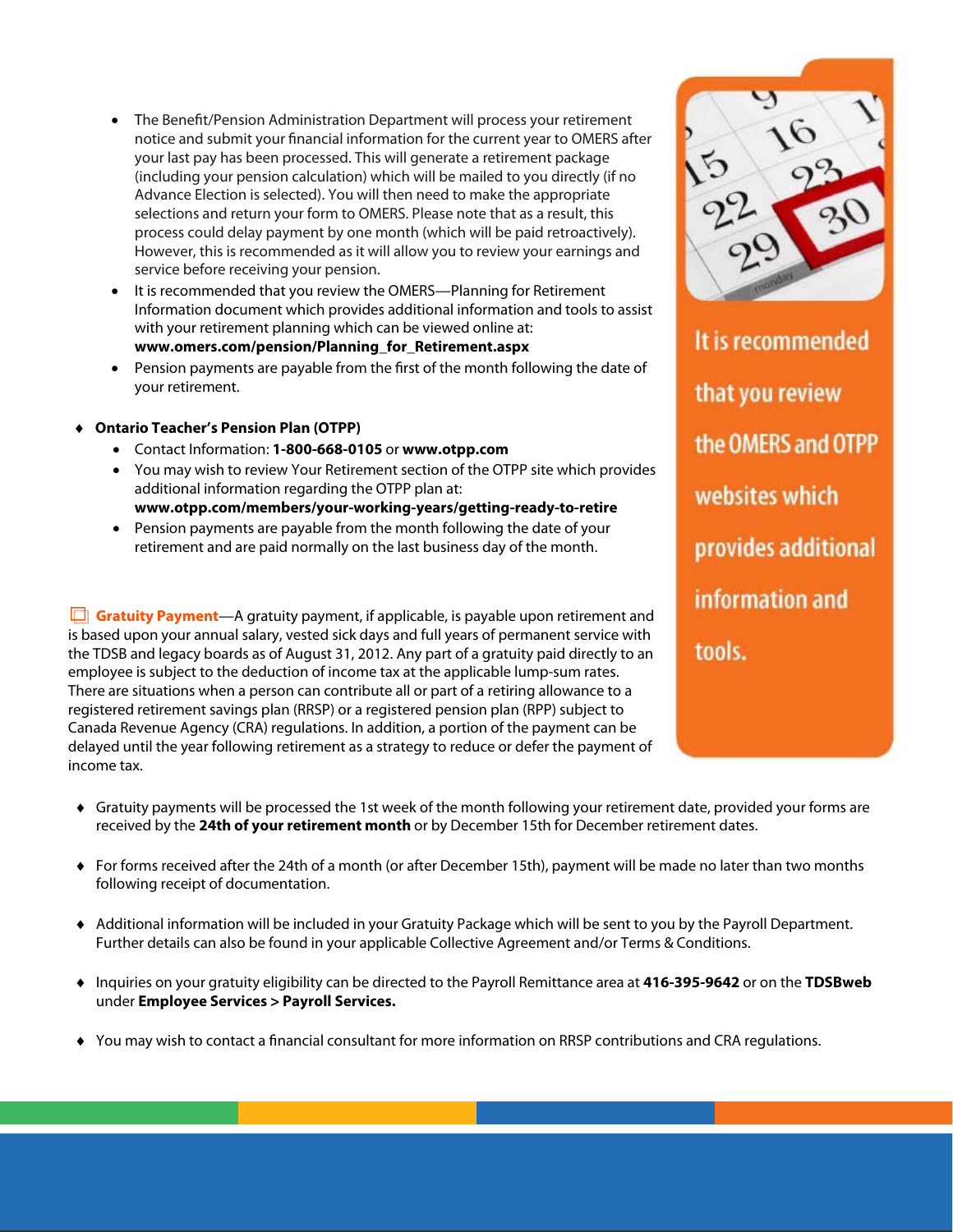$\Box$  **Benefits—**As benefit coverage is provided through a provincial Employee Life & Health Trust (ELHT); please contact your plan administrator with questions on benefits after retirement.

| <b>Employee Group/ELHT</b>                                        | <b>Plan Administrator</b>               | <b>Contact Information</b>                               |
|-------------------------------------------------------------------|-----------------------------------------|----------------------------------------------------------|
| <b>Secondary Teachers (OSSTF)</b>                                 | Ontario Teacher's Insurance Plan (OTIP) | 1-866-783-6847 or via email at<br>www.otip.com/contactus |
| <b>Professional Student Services Per-</b><br>sonnel (PSSP/Unit A) | Ontario Teacher's Insurance Plan (OTIP) | 1-866-783-6847 or via email at<br>www.otip.com/contactus |
| <b>Elementary Teachers (ETFO)</b>                                 | Ontario Teacher's Insurance Plan (OTIP) | 1-866-783-6847 or via email at<br>www.otip.com/contactus |
| <b>CUPE (Units B, C &amp; D)</b>                                  | Ontario Teacher's Insurance Plan (OTIP) | 1-866-783-6847 or via email at<br>www.otip.com/contactus |
| <b>MCSTC (Unit E)</b>                                             | Ontario Teacher's Insurance Plan (OTIP) | 1-866-783-6847 or via email at<br>www.otip.com/contactus |
| <b>Principals &amp; Vice-Principals</b>                           | Cowan Insurance Group                   | 1-888-330-4010 or via email at<br>one-t@cowangroup.ca    |
| <b>Schedule II &amp; Senior Team</b>                              | Cowan Insurance Group                   | 1-888-330-4010 or via email at<br>one-t@cowangroup.ca    |

You may also want to contact other insurance providers (i.e. Manulife Financial, Sun Life Financial, Retired Teachers of Ontario (RTO), Ontario Secondary School Teachers' Federation (OSSTF), Ontario Teachers Insurance Plan (OTIP), Great West Life) to compare the options they have available for employees transitioning into retirement and their applicable costs. Please note that the TDSB does not endorse or recommend any products or services; this list is meant to provide examples of companies that offer individual insurance.

#### **Canada Pension Plan (CPP) & Old Age Security**

- You may apply for and receive a full CPP retirement pension at age 65, or receive CPP pension benefits as early as age 60 with a reduction or as late as age 70 with an increase.
- For more information or to obtain an application kit containing the information and instructions you need to apply for CPP you can contact Service Canada at **1-800-277-9914** or visit: **https://www.canada.ca/en/services/benefits/publicpensions/cpp.html**
- At the same time, you can request information about Old Age Security, which is payable after age 65. CRA regulations require that a pension commence no later than the end of the calendar year during which age 71 is attained.

#### Things to Consider

Some of the things you need to consider when thinking of retirement are:

- your current financial situation;
- your sources of retirement income (i.e., Board pension plan, government pension plans and other income);
- $\bullet$  estate planning; and,
- your insurance needs.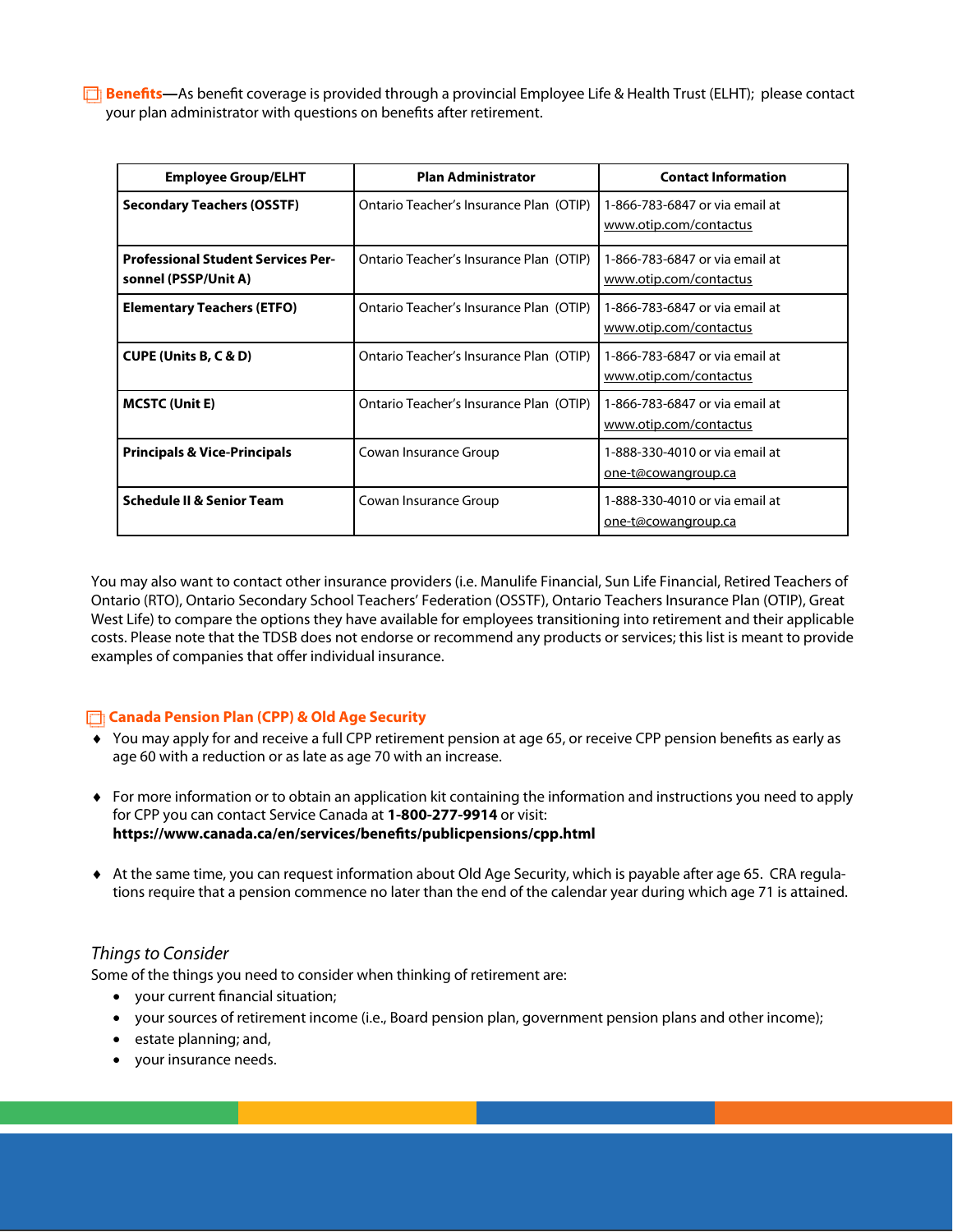#### Helpful Reminders

- Consider meeting with a financial planner to determine your sources of retirement income and review your post-retirement living costs (i.e., mortgage).
- Ensure your personal information is up-to-date with the Board. It is important to notify Employee Services of any change in your address, telephone number, banking information or marital status so as not to interrupt or delay the receipt of your pension benefits.
- Review your beneficiary information and make any updates if necessary. To update your beneficiary information for pension purposes please contact OMERS or OTPP (contact information is listed on previous page).
- Consider reviewing your will and make any updates if necessary.

### **STEP 2: You've Made A Decision!**

Now that you have made a decision to retire, you must submit confirmation of your retirement in writing. Remember, you must send one copy to your direct supervisor and one copy to the appropriate Staffing area. Please see the attached sample letter on the next page for your reference.

**It is important to provide 3 to 4 months' notice of retirement as it allows your department/school to arrange for appropriate procedures to be put into place. If due to unforeseen circumstances this cannot be done, please know that this may cause a delay in the retirement process and could also delay the start of your pension payout.** 

If you have decided to retire, the TDSB's retirement process will begin. Please see the attached Retirement Roadmap for more information on next steps and timelines.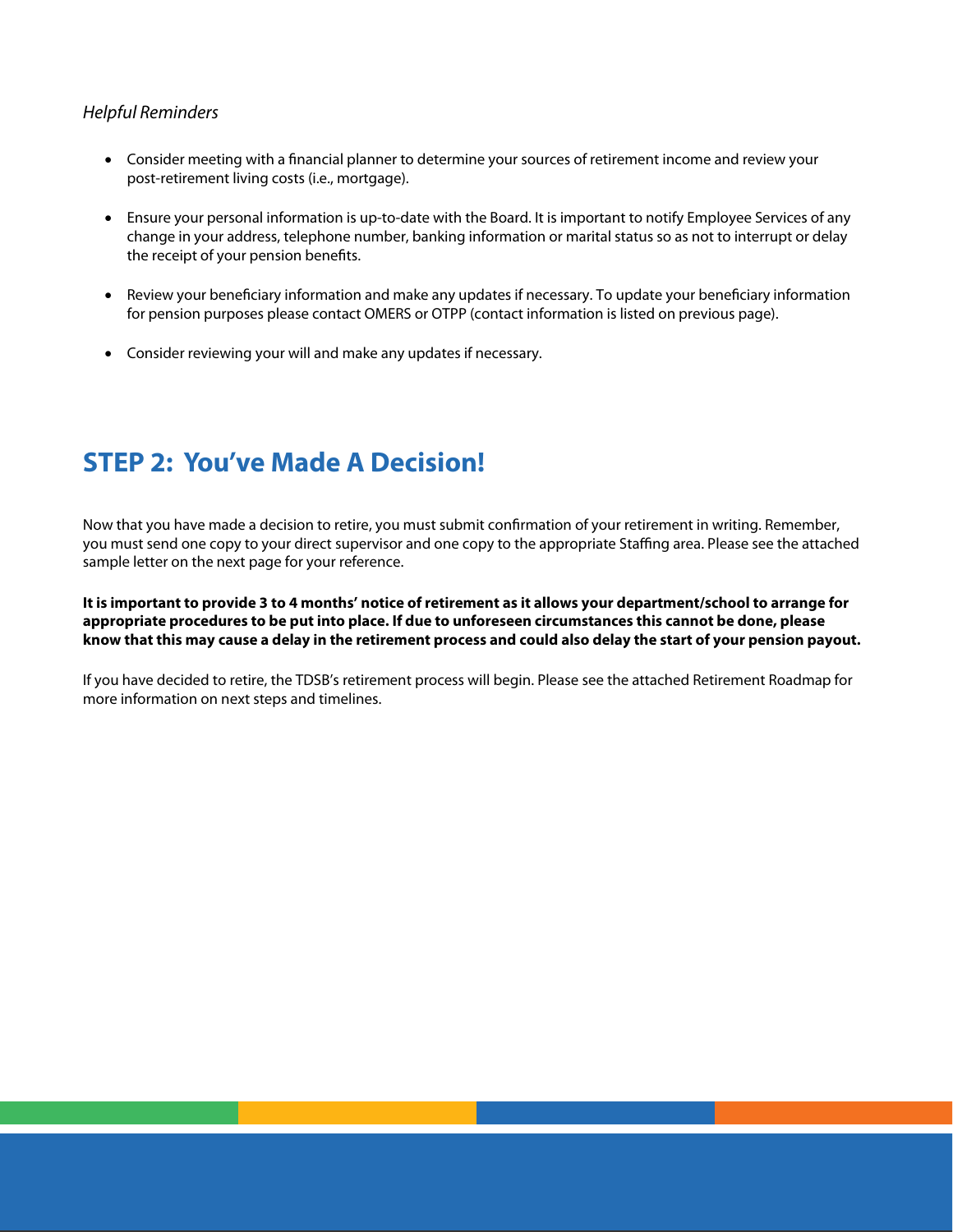#### **Sample Retirement Letter:**

[ Today's Date ]

[ Supervisor/Manager's Name ] Toronto District School Board 5050 Yonge Street Toronto, ON M2N 5N8

Dear [ Supervisor/Manager's Name ] ,

Please accept this letter of resignation from my position of [Job Title]. My last day worked will be [Date]. (\*Note: Do not include your vacation days. Example: If you first day of retirement/resignation is May 1, 2018, you last day worked would be April 30, 2018.)

[ You may wish to add personal comments.]

Best Regards,

[ Your Signature ]

[ Your Typed Name ], [Your Employee Number]

#### **Retirement Letter Example:**

May 1, 2018

Jane Smith Toronto District School Board 5050 Yonge Street Toronto, ON M2N 5N8

Dear Jane,

Please accept this letter of retirement from my position as Caretaker. My last day worked will be August 31, 2018.

It has been a pleasure working with you and our colleagues.

Best Regards,

*John Doe*

John Doe, #123456